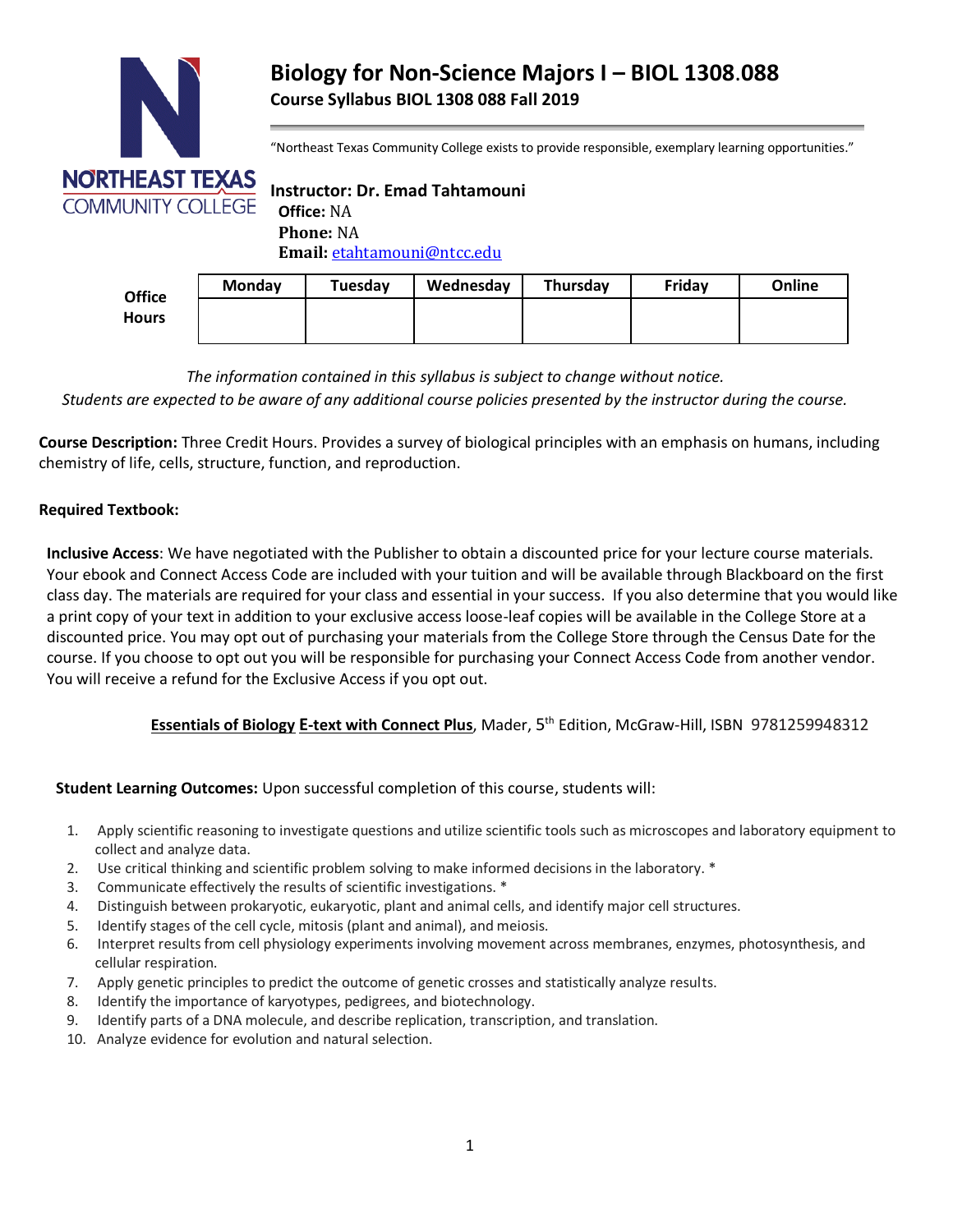**Lectures & Discussions:** This course covers chapters 1 through 16 in the textbook, Essentials of Biology. The time frame for each Unit Assignments, quizzes and exams are available on blackboard.

## **Evaluation/Grading Policy:**

Connect Assignments Homework and Quizzes = 35% Unit Exams = 40% Final Exam = 25%

Grading Scale

 $A = 100 - 90%$  $B = 89 - 80%$  $C = 79 - 70%$  $D = 69 - 60%$  $F = \frac{59\%}{100}$ 

## **Student Responsibilities/Expectations:**

- 1. Schedule and plan to complete all lecture and laboratory assignments and submit them when they are due. Be sure to print off the calendar to help you keep up with assignment due dates.
- 2. Be sure to do all of your own work. Collusion and plagiarism are acts of academic dishonesty.

## **Other Course Requirements:**

This is an online course in introductory biology. lecture study materials and assignments will be delivered through the Blackboard Learning Management System at NTCC. Students should ensure that they have the appropriate hardware, software, and technical skills for completing all assignments and tests.

- Homework, and quizzes are assigned using McGraw-Hill Connect. Each assignment or quiz will be due at a specific time in the semester related to the lecture schedule.
- There are 6 unit tests. Each unit test will be taken through Respondus Monitor. <https://download.respondus.com/lockdown/download.php?id=231117566> You are required to use LockDown Browser with a webcam, which will record you during an online, nonproctored exam. (The webcam feature is sometimes referred to as "Respondus Monitor." Your computer must have a functioning webcam and microphone.

There is a **\$10.00 fee** to use Respondus Monitor payable to Respondus when you first download the program). Read the information in the "Start Here" folder to familiarize yourself with the process for downloading the browser and using the webcam.

• The final exam is a proctored exam which you must take in person at a college testing center or public library with a proctoring service. Failure to take the final exam will result in a grade of "F" for the course. If you reside in the NTCC service area, you must take the final on campus at the NTCC testing center on the main campus. The testing center is located on the main campus of NTCC in the Student Services Building. The hours of the testing center are: Monday—Wednesday 8:00 a.m. to 4:00 p.m. If you do not reside in the NTCC service area, you will be asked to contact the instructor the first two weeks of the semester and identify a college testing center (preferred) or public library with an exam proctoring service where you can be proctored while taking this exam. Please be aware that other college testing centers or libraries may charge a fee for you to use their facilities. You will need to provide the physical address, email address and phone number for the proposed proctoring location. The instructor will contact the center to verify the appropriateness of the location for approval. BioSig will provide your instructor with an independent report identifying the IP address of the computer and the internet provider of your proctored test. Proctored exams must be taken using the testing center's network. Mobile hot spots are not acceptable when taking the final exam.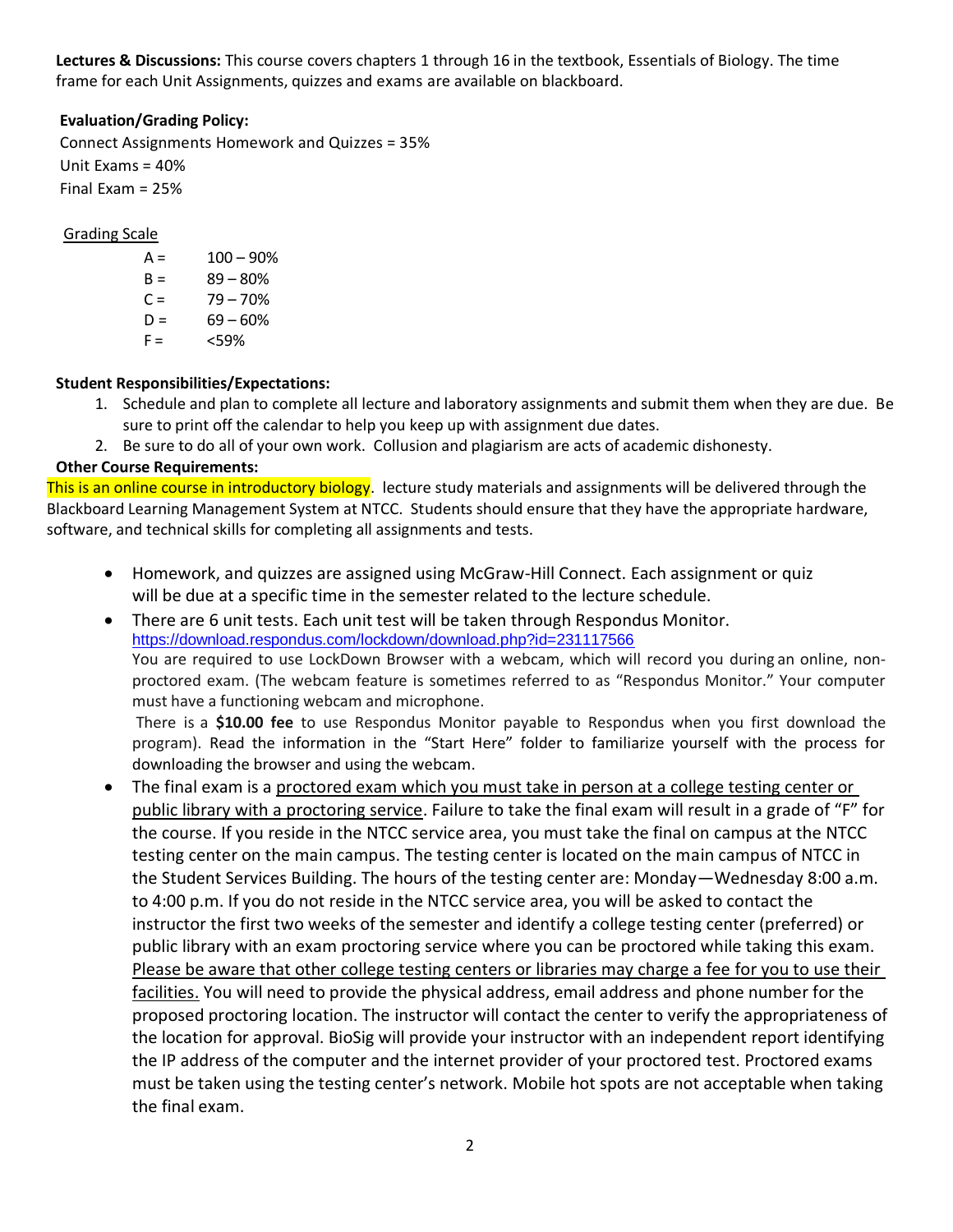## **NTCC Academic Honesty Statement:**

"Students are expected to complete course work in an honest manner, using their intellects and resources designated as allowable by the course instructor. Students are responsible for addressing questions about allowable resources with the course instructor. NTCC upholds the highest standards of academic integrity. This course will follow the NTCC Academic Honesty policy stated in the Student Handbook."

#### **Academic Ethics:**

The college expects all students to engage in academic pursuits in a manner that is beyond reproach. Students are expected to maintain complete honesty and integrity in their academic pursuit. Academic dishonesty such as cheating, plagiarism, and collusion is unacceptable and may result in disciplinary action. Refer to the student handbook for more information on this subject.

#### **ADA Statement:**

It is the policy of NTCC to provide reasonable accommodations for qualified individuals who are students with disabilities. This College will adhere to all applicable federal, state, and local laws, regulations, and guidelines with respect to providing reasonable accommodations as required to afford equal educational opportunity. It is the student's responsibility to arrange an appointment with a college advisor to obtain a Request for Accommodations form. For more information, please refer to the NTCC Catalog or Student Handbook.

#### **Family Educational Rights and Privacy Act** (**FERPA**):

The Family Educational Rights and Privacy Act (FERPA) is a federal law that protects the privacy of student education records. The law applies to all schools that receive funds under an applicable program of the U.S. Department of Education. FERPA gives parents certain rights with respect to their children's educational records. These rights transfer to the student when he or she attends a school beyond the high school level. Students to whom the rights have transferred are considered "eligible students." In essence, a parent has no legal right to obtain information concerning the child's college records without the written consent of the student. In compliance with FERPA, information classified as "directory information" may be released to the general public without the written consent of the student unless the student makes a request in writing. Directory information is defined as: the student's name, permanent address and/or local address, telephone listing, dates of attendance, most recent previous education institution attended, other information including major, field of study, degrees, awards received, and participation in officially recognized activities/sports.

## **Core Curriculum Purpose and Objectives:**

Through the core curriculum, students will gain a foundation of knowledge of human cultures and the physical and natural world; develop principles of personal and social responsibility for living in a diverse world; and advance intellectual and practical skills that are essential for all learning.

Courses in the foundation area of **life and physical sciences** focus on describing, explaining, and predicting natural phenomena using the scientific method. Courses involve the understanding of interactions among natural phenomena and the implications of scientific principles on the physical world and on human experiences.

## **College Student Learning Outcomes:**

## Critical Thinking Skills

#### $CT.1$

Students will demonstrate the ability to 1) analyze complex issues, 2) synthesize information, and 3) evaluate the